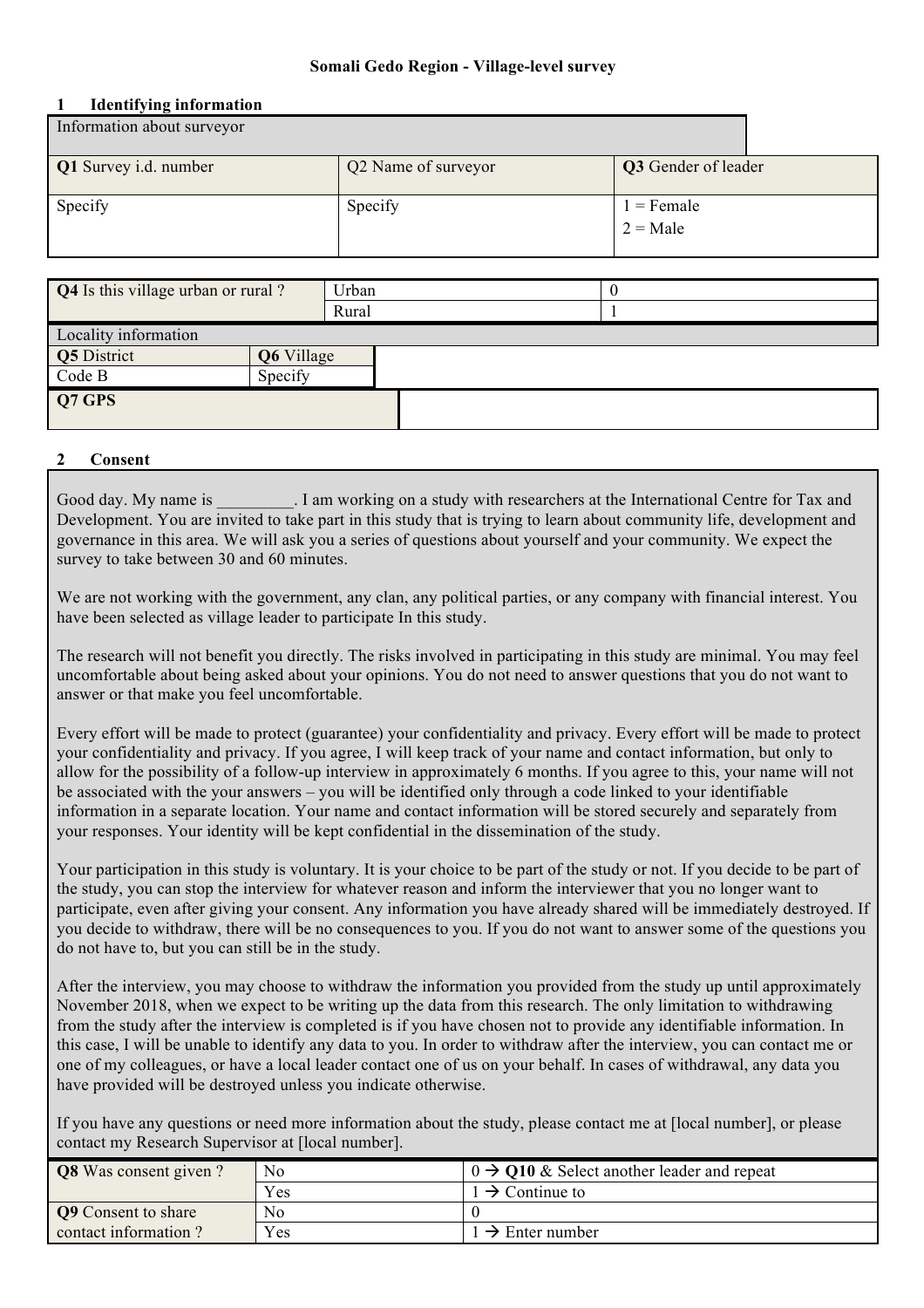| <b>Enumerator note:</b> Fill out only if multiple unsuccessful visits were made to the designated leader |                   |  |  |  |
|----------------------------------------------------------------------------------------------------------|-------------------|--|--|--|
| <b>Q10</b> Reason for unsuccessful visit<br>1. Leader wasn't present                                     |                   |  |  |  |
|                                                                                                          | 2. Leader refused |  |  |  |
|                                                                                                          |                   |  |  |  |

## **3 Information about leader**

| Q11 Name                                                                                                     |                                                                                                                                           |                |
|--------------------------------------------------------------------------------------------------------------|-------------------------------------------------------------------------------------------------------------------------------------------|----------------|
| Q12 What's your position ?                                                                                   | Code                                                                                                                                      |                |
| Q13 How long have you been in this position? (years)                                                         |                                                                                                                                           |                |
| Q14 Age range                                                                                                | 1. 19 or younger<br>2.<br>$20 - 30$<br>3 <sub>1</sub><br>$31 - 40$<br>4. 41-50<br>$5. 51-60$<br>$6. 61-70$<br>7. 71 or older<br>$8.$ DK/R |                |
| Q15 Highest level of education                                                                               | No formal school                                                                                                                          | 1              |
|                                                                                                              | Informal schooling only (including Koranic<br>schooling)                                                                                  | $\overline{2}$ |
|                                                                                                              | Some primary school                                                                                                                       | 3              |
|                                                                                                              | Primary school completed                                                                                                                  | $\overline{4}$ |
|                                                                                                              | Some secondary school                                                                                                                     | 5              |
|                                                                                                              | Secondary school completed                                                                                                                | 6              |
|                                                                                                              | Post-secondary qualification, other than<br>university (e.g. a diploma or degree from a<br>polytechnic or college)                        | 7              |
|                                                                                                              | Some university                                                                                                                           | 8              |
|                                                                                                              | University completed                                                                                                                      | 9              |
|                                                                                                              | Post-graduate                                                                                                                             | 10             |
|                                                                                                              | DK                                                                                                                                        |                |
|                                                                                                              | $\mathbf R$                                                                                                                               |                |
| Q16 What's your principal accent                                                                             | $01 =$ May<br>$02$ = Maxaa tiri                                                                                                           |                |
| Q17 What's your clan or tribe                                                                                | Code D                                                                                                                                    |                |
| Q18 Are you (biologically) related to anyone in the clan                                                     | N <sub>0</sub>                                                                                                                            |                |
| leadership?                                                                                                  | Yes                                                                                                                                       |                |
| Q19 If so, what is your relationship with them?<br>Q20 Are you related to anyone in the district government? | Code E: Relations<br>No                                                                                                                   |                |
|                                                                                                              | Yes                                                                                                                                       |                |
| <b>Q21</b> If so, what is their position ?                                                                   | Code F                                                                                                                                    |                |
| Q22 If so, what is your relationship with them?                                                              | Code E: Relations                                                                                                                         |                |
| Q23 Are you related to anyone in the central government?                                                     | No                                                                                                                                        |                |
|                                                                                                              | Yes                                                                                                                                       |                |
| Q24 If so, what is their position?                                                                           | Code G                                                                                                                                    |                |
| Q25 If so, what is your relationship with them?                                                              | Code E: Relations                                                                                                                         |                |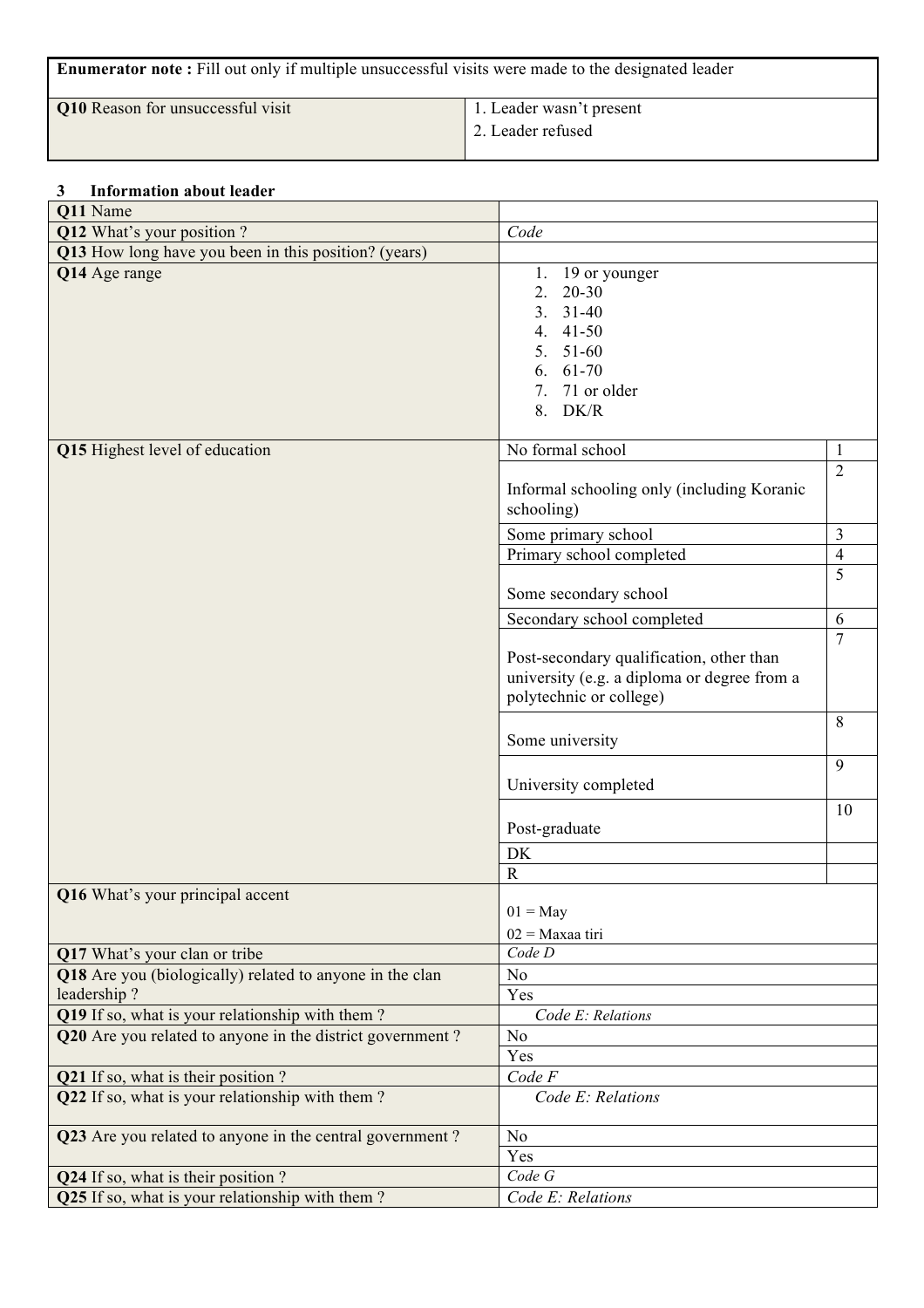## **4 Village information**

| Q26 What is the approximate population of the village ? (Note: all $-$ not just adults)          | Specify $#$       |
|--------------------------------------------------------------------------------------------------|-------------------|
| Q27 How many households are in the village?                                                      |                   |
| Q28 What is the dominant accent in this village?                                                 | $01 =$ May        |
|                                                                                                  | $02$ = Maxaa tiri |
| Q29 Approxiamtely what share of households speak this accent?                                    | Specify %         |
| Q30 What is the second most common accent spoken in this village?                                | $01 =$ May        |
|                                                                                                  | $02$ = Maxaa tiri |
| Q31 Approximately what share of households speak this accent?                                    | Specify %         |
|                                                                                                  |                   |
| Q32 What is the dominant clan/ethnicity in this village?                                         | Code D            |
| Q33 Approximately what share of households are of this clan/ethnicity?                           | Specify $%$       |
| Q34 What is the second most common clan/ ethnicity in this village?                              | Code D            |
| Q35 Approximately what share of households are of this clan/ethnicity?                           | Specify $%$       |
| Q36 What is the third most common clan/ethnicity in this village?                                | Code D            |
| <b>Q37</b> Approximately what share of households are of this clan/ethnicity?                    | Specify %         |
|                                                                                                  |                   |
| <b>Q38</b> Approximately what percent of heads of household of this village are not born in this | Specify %         |
| village?                                                                                         |                   |
| Q39 Approximately what percent of heads of household of this village are not born in this        | Specify %         |
| district?                                                                                        |                   |

| <b>Q40</b> What is the daily wage for manual labour?                   | Specify $#$ (in Somali Shilling)                |         |
|------------------------------------------------------------------------|-------------------------------------------------|---------|
| <b>Q41</b> Do village leaders/ tax collectors accept labour or in kind |                                                 |         |
| goods in lieu of cash payment?                                         | $4.1.1.1.1.1.1.1$ 0 No                          |         |
|                                                                        | 1 Yes                                           |         |
| <i>If yes</i> : <b>Q42</b> How long would one have to work to pay \$5? | Specify $#$ (days – if less than 1 day, specify |         |
|                                                                        | fraction of one day, e.g. 0.5 for half a day)   |         |
| Q43 What economic activities are the most important in this            | Agriculture                                     | $\%$    |
| village? Estimate the percentage in terms of how many people           | Fishing                                         | $\%$    |
| have each activity as their principal economic activity.               | <b>Breeding</b>                                 | $\%$    |
|                                                                        | Small business/ petty trading                   | %       |
|                                                                        | Production (manufacturing,                      | $\%$    |
|                                                                        | <i>industrial</i> )                             |         |
|                                                                        | Teacher/nurses/doctors                          | %       |
|                                                                        | Services (e.g. restaurants)                     | $\%$    |
|                                                                        | Government officials                            | %       |
|                                                                        | Other                                           | $\%$    |
|                                                                        | Total                                           | $100\%$ |

| <b>Q44</b> What is the price of a bag of rice?               | Specify $#$ (in Somali Shilling)               |  |  |
|--------------------------------------------------------------|------------------------------------------------|--|--|
| Q45 How is the cell service coverage throughout the village? | 1 Excellent (very reliable)                    |  |  |
|                                                              | 2 Good (reliable)                              |  |  |
|                                                              | 3 Neither good nor bad                         |  |  |
|                                                              | 4 Bad (unreliable)                             |  |  |
|                                                              |                                                |  |  |
|                                                              | $4.1.1.1.1.1.1.2$ 5 Very bad (very unreliable) |  |  |
| Q46 How many service providers are there?                    | Specify $#$                                    |  |  |
| Q47 Has coverage improved in the last three years?           | 0 N <sub>0</sub>                               |  |  |
|                                                              | 1 Yes                                          |  |  |

|                                                                 | Now I'd like to discuss the ease of access of this village more         | <b>Q49</b> How much does this cost for one person to |  |  |
|-----------------------------------------------------------------|-------------------------------------------------------------------------|------------------------------------------------------|--|--|
|                                                                 | generally. <b>Q48</b> How long does it take on average to travel to the | get there using the most common form of              |  |  |
| district capital (in minutes)?                                  |                                                                         | transport?                                           |  |  |
| Specify $#$ (minutes – if longer than hour,<br>a. Rainy season: |                                                                         | Specify $\#$ (in Somali Shilling)                    |  |  |
|                                                                 | specify in minutes, e.g. 120 minutes for 2                              |                                                      |  |  |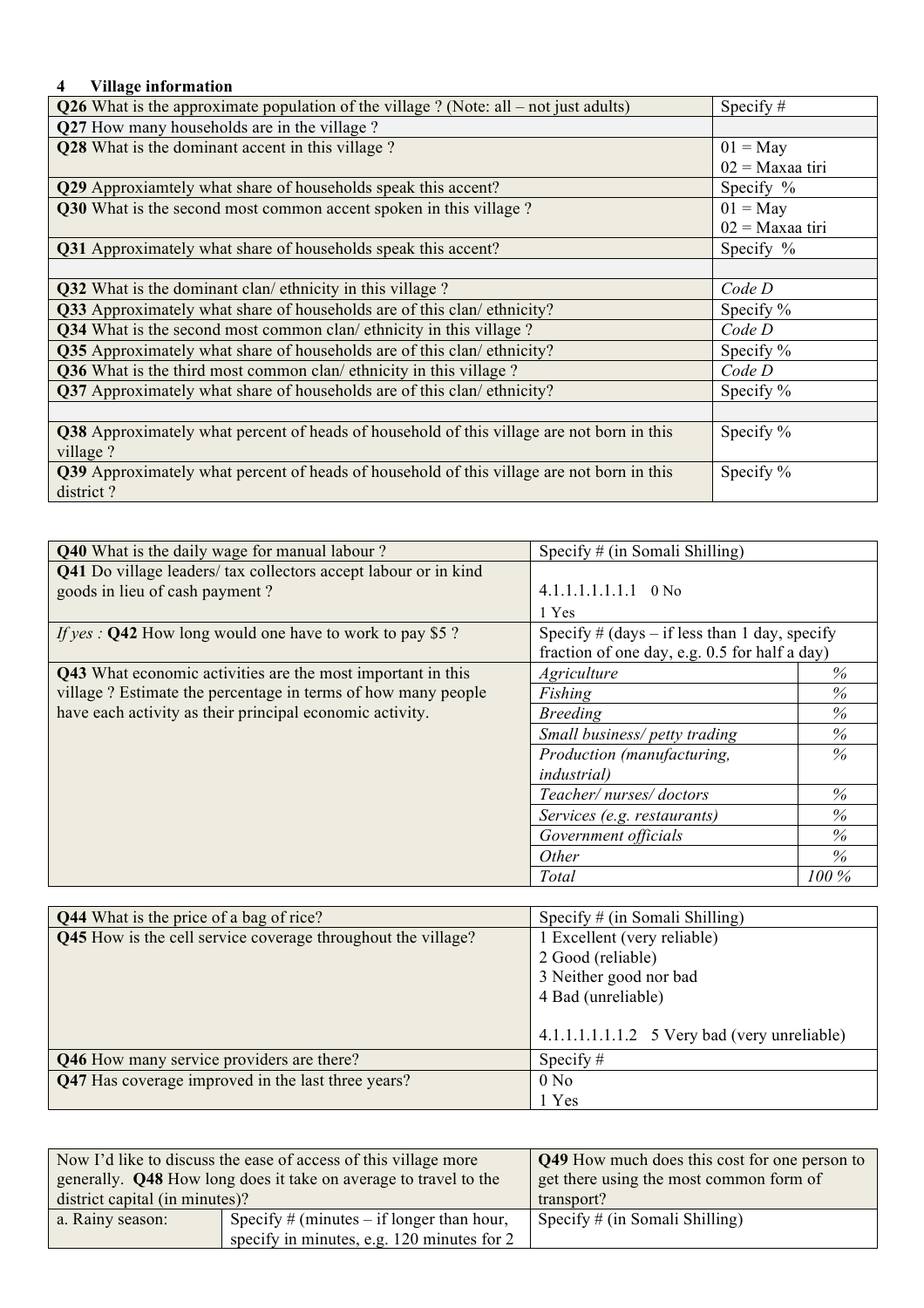|                | hours)                                                                                              |                                   |
|----------------|-----------------------------------------------------------------------------------------------------|-----------------------------------|
| b. Dry season: | Specify $#$ (minutes – if longer than hour,<br>specify in minutes, e.g. 120 minutes for 2<br>hours) | Specify $\#$ (in Somali Shilling) |

# **5 Public goods**

I'd now like to ask you about the services that are available in this village, and the relative ease of access of citizens to those services.

If good is not in village, please indicate the distance to that good.

| Q50 Public good                                    | $\boldsymbol{0}$<br>N <sub>o</sub><br>1<br>Yes | Q51 If<br>yes,<br>how<br>many<br>are<br>there?<br>Specify | Q52 Who<br>constructe<br>d the<br>good/<br>service/<br>facility?<br>Code H | Q53 Who<br>regularly<br>maintains the<br>good/<br>service/<br>facility?<br>Code H | Q54<br>Where<br>does<br>money<br>come for<br>maintenan<br>ce on this | Q55 How<br>satisfied<br>are you<br>with the<br>provision<br>of the<br>public | If good is<br>note in<br>village: Q56<br>Distance<br>from the<br>village |
|----------------------------------------------------|------------------------------------------------|-----------------------------------------------------------|----------------------------------------------------------------------------|-----------------------------------------------------------------------------------|----------------------------------------------------------------------|------------------------------------------------------------------------------|--------------------------------------------------------------------------|
|                                                    |                                                | $\#$                                                      | Select all<br>that<br>apply.                                               | Select all<br>that apply                                                          | resource?<br>Code I<br>Select all<br>that apply.                     | service?<br>Code J                                                           | Specify $#$ in<br>km                                                     |
| <b>Primary school</b>                              | 0 <sub>1</sub>                                 |                                                           |                                                                            |                                                                                   |                                                                      |                                                                              |                                                                          |
| <b>Q57 Secondary school</b>                        | 0 <sub>1</sub>                                 |                                                           |                                                                            |                                                                                   |                                                                      |                                                                              |                                                                          |
| Q58 Paved road                                     | 0 <sub>1</sub>                                 |                                                           |                                                                            |                                                                                   |                                                                      |                                                                              |                                                                          |
| Q59 Unpaved road                                   | 0 <sub>1</sub>                                 |                                                           |                                                                            |                                                                                   |                                                                      |                                                                              |                                                                          |
| Q60 Communal water source (well,<br>tap, borehole) | 0 <sub>1</sub>                                 |                                                           |                                                                            |                                                                                   |                                                                      |                                                                              |                                                                          |
| Q61 Piped water                                    | 0 <sub>1</sub>                                 |                                                           |                                                                            |                                                                                   |                                                                      |                                                                              |                                                                          |
| <b>Q62 Electricity</b>                             | 0 <sub>1</sub>                                 |                                                           |                                                                            |                                                                                   |                                                                      |                                                                              |                                                                          |
| Q63 Public hospital/clinic                         | 0 <sub>1</sub>                                 |                                                           |                                                                            |                                                                                   |                                                                      |                                                                              |                                                                          |
| Q64 Court                                          | 0 <sub>1</sub>                                 |                                                           |                                                                            |                                                                                   |                                                                      |                                                                              |                                                                          |
| Q65 Garbage collection                             | 0 <sub>1</sub>                                 |                                                           |                                                                            |                                                                                   |                                                                      |                                                                              |                                                                          |
| Q66 Public market                                  | 0 <sub>1</sub>                                 |                                                           |                                                                            |                                                                                   |                                                                      |                                                                              |                                                                          |
| <b>Q67 Drying floor</b>                            | 0 <sub>1</sub>                                 |                                                           |                                                                            |                                                                                   |                                                                      |                                                                              |                                                                          |
| Q68 Communal grain store                           | 0 <sub>1</sub>                                 |                                                           |                                                                            |                                                                                   |                                                                      |                                                                              |                                                                          |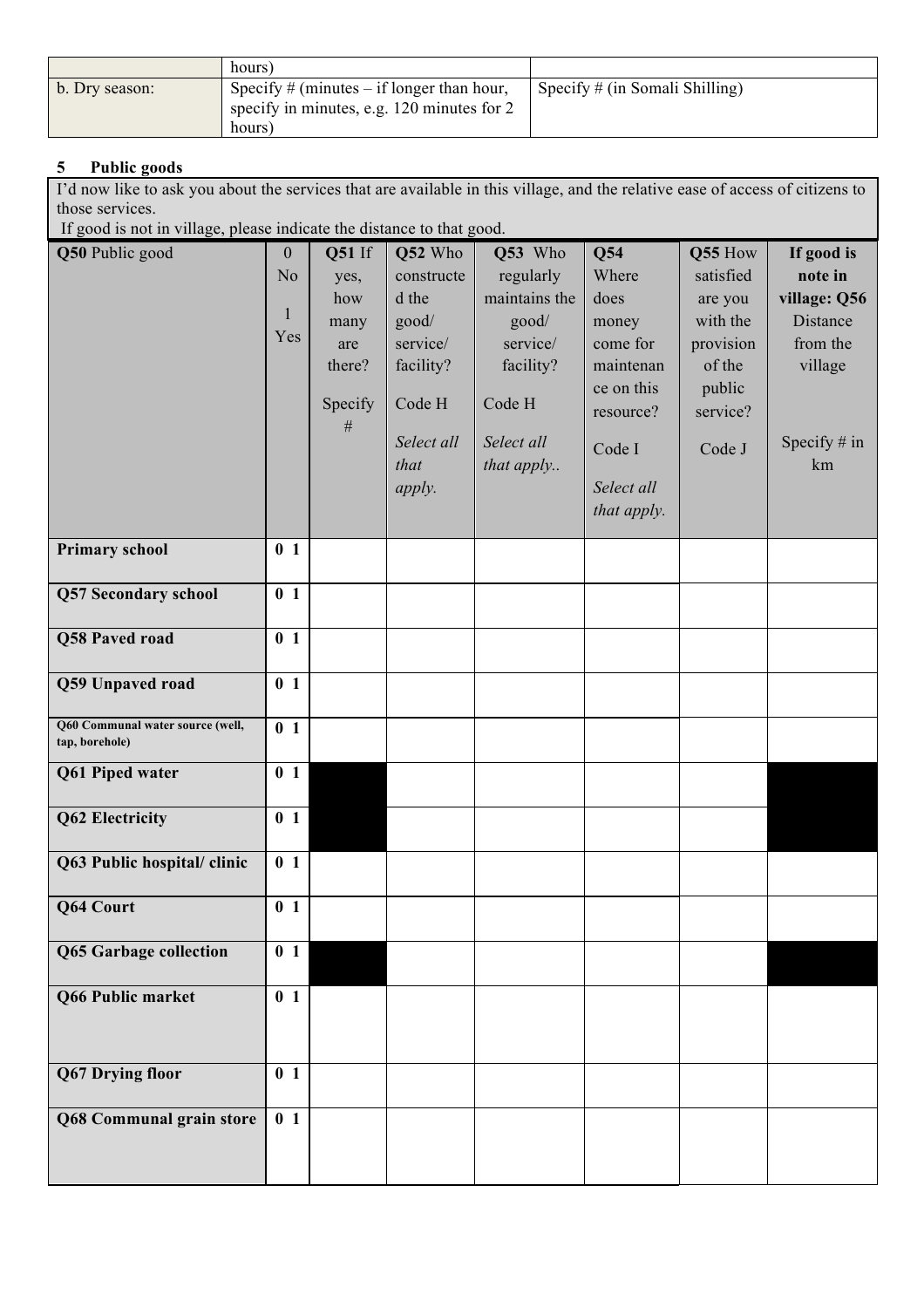| Q69 Latrine/ public toilet         | 0 <sub>1</sub> |  |  |  |
|------------------------------------|----------------|--|--|--|
| Q70 Post office                    | 0 <sub>1</sub> |  |  |  |
| Q71 Public bus/truck/<br>transport | 0 <sub>1</sub> |  |  |  |

# **6 Self help**

**Q72** Aside from the services and public resources we have already discussed, sometimes communities organize community development or improvement projects. Could you tell me whether you know whether any of the following have taken place in the last year?

| Self-help activity |                                                        | Q73 Was there such a  | Q74 How         | Q75 Who   |
|--------------------|--------------------------------------------------------|-----------------------|-----------------|-----------|
|                    |                                                        |                       |                 |           |
|                    |                                                        | thing in the          | frequently does | organizes |
|                    |                                                        | community in the past | this activity   | this?     |
|                    |                                                        | year?                 | occur?          |           |
|                    |                                                        |                       |                 |           |
| A                  | Road brushing                                          | 0 <sub>1</sub>        | Code J          | Code H    |
|                    |                                                        |                       |                 |           |
| B                  | Town cleaning (e.g. school, mosque, church,            | 0 <sub>1</sub>        |                 |           |
|                    | garbage disposal)                                      |                       |                 |           |
|                    |                                                        |                       |                 |           |
| $\mathbf C$        | Communal labour (e.g. road/ bridge construction)       | 0 <sub>1</sub>        |                 |           |
|                    |                                                        |                       |                 |           |
| D                  | Labour sharing gang/ gang labour                       | 0 <sub>1</sub>        |                 |           |
|                    |                                                        |                       |                 |           |
| E                  | helping someone from the community (non-               | 0 <sub>1</sub>        |                 |           |
|                    | household member) to re-thatch their roof or build a   |                       |                 |           |
|                    | house (e.g. beat bricks) or receive similar help from  |                       |                 |           |
|                    |                                                        |                       |                 |           |
|                    | someone (non-household member)                         |                       |                 |           |
| G                  | A community development project, such as the           | 0 <sub>1</sub>        |                 |           |
|                    | building of a new well.                                |                       |                 |           |
|                    |                                                        |                       |                 |           |
| H                  | Protection or security of community (including         | 0 <sub>1</sub>        |                 |           |
|                    |                                                        |                       |                 |           |
|                    | manning checkpoints)                                   |                       |                 |           |
| $\mathbf I$        | Support to community teachers                          | 0 <sub>1</sub>        |                 |           |
|                    |                                                        |                       |                 |           |
| ${\bf J}$          | Contributions to water management committee/           | 0 <sub>1</sub>        |                 |           |
|                    | group                                                  |                       |                 |           |
|                    |                                                        |                       |                 |           |
|                    | Q76 Were there any other types of self-help projects I | 0 <sub>1</sub>        |                 |           |
|                    | didn't mention that you contributed to?                |                       |                 |           |
|                    |                                                        |                       |                 |           |

### **7 Political decision making**

| <b>Q77</b> Name of clan in power         | Specify       |
|------------------------------------------|---------------|
| <b>Q78</b> How were clan leaders chosen? | 0 Appointment |
|                                          | 1 Election    |
|                                          | 2 Hereditary  |
|                                          | -88 Other     |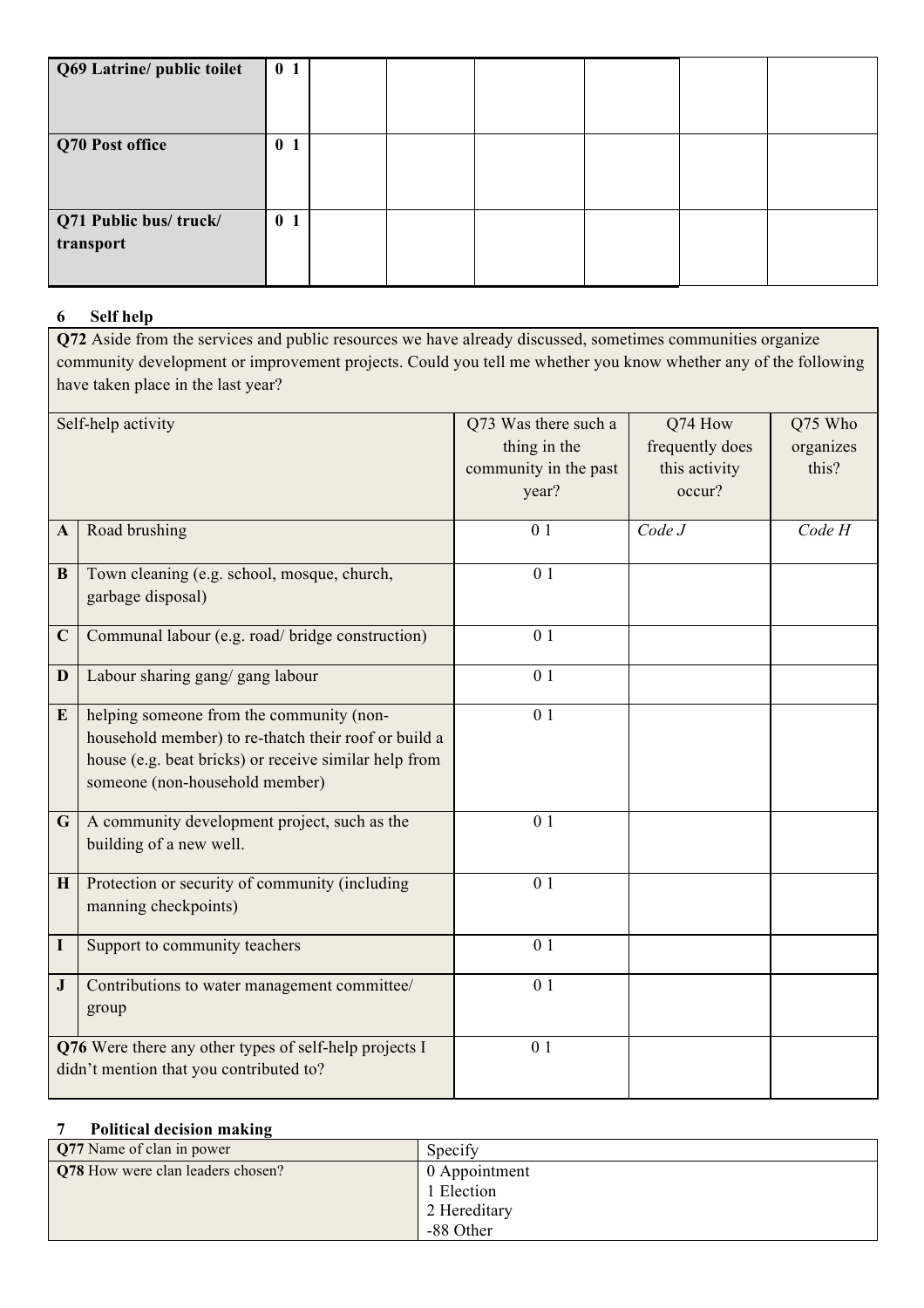| <b>Q79</b> For how long have these leaders been in power?    | Specify $#$ (in years) |
|--------------------------------------------------------------|------------------------|
| Q80 How are decisions made about who sits on village         | 0 Appointment          |
| committees?                                                  | 1 Election             |
|                                                              | 2 Hereditary           |
|                                                              | -88 Other              |
| <b>Q81</b> Are there currently any women in positions on the |                        |
| village committee?                                           |                        |

| Q82 Has this            | 0 N <sub>0</sub> | Q83 If yes, what did they do in any of their visits in the last |                                          |  |  |
|-------------------------|------------------|-----------------------------------------------------------------|------------------------------------------|--|--|
| community been          | 1 Yes            | year? (Choose all that apply)                                   |                                          |  |  |
| visited by a Local/     |                  |                                                                 | Provided information about taxes         |  |  |
| <b>District Council</b> |                  | B                                                               | Conducted needs assessment               |  |  |
| member in the past      |                  |                                                                 | Development planning                     |  |  |
| year?                   |                  | D                                                               | Campaigned for election                  |  |  |
|                         |                  | E                                                               | Brought supplies (i.e. textbooks, drugs) |  |  |
|                         |                  | F<br>Other (specify)                                            |                                          |  |  |
| Q84 Has this            | 0 N <sub>0</sub> | Q85 If yes, what did they do in any of their visits in the last |                                          |  |  |
| community been          | 1 Yes            | year? (Choose all that apply)                                   |                                          |  |  |
| visited by a member of  |                  | Provided information about taxes                                |                                          |  |  |
| the national            |                  | B<br>Conducted needs assessment                                 |                                          |  |  |
| government in the past  |                  |                                                                 | Development planning                     |  |  |
| year?                   |                  | D                                                               | Campaigned for election                  |  |  |
|                         |                  | E                                                               | Brought supplies (i.e. textbooks, drugs) |  |  |
|                         |                  | F                                                               | Other (specify)                          |  |  |

| Q86 How many public meetings have there been in the<br>past year in this village? | Specify $#$                                    |
|-----------------------------------------------------------------------------------|------------------------------------------------|
| <b>Q87</b> For the last public meeting, approximately                             | Specify $#$                                    |
| how many people attended?                                                         |                                                |
|                                                                                   |                                                |
|                                                                                   |                                                |
|                                                                                   |                                                |
|                                                                                   |                                                |
|                                                                                   |                                                |
|                                                                                   |                                                |
|                                                                                   |                                                |
|                                                                                   |                                                |
|                                                                                   |                                                |
|                                                                                   |                                                |
| Q88 Approximately how many village households were                                | Specify#                                       |
| represented by those in attendance?                                               |                                                |
| Q89 Can you estimate the share of men and women that                              | $%$ men                                        |
| attended?                                                                         | $%$ women                                      |
| Q90 What was the meeting about?                                                   | $=$ Provided information about taxes           |
|                                                                                   | $2$ = Conducted needs assessment               |
|                                                                                   | $3 =$ Development planning                     |
|                                                                                   | $4$ = Campaigned for election                  |
|                                                                                   | $5 =$ Brought supplies (i.e. textbooks, drugs) |
|                                                                                   | Other (specify)                                |
| Q91 Do you have a record of this meeting?                                         | $0 - No$                                       |
|                                                                                   | $1 - Yes$                                      |
| Q92 If yes, can we see a copy of the record?                                      | $0 - No$<br>$1 - Yes$                          |
|                                                                                   |                                                |

| Q93 Has this village ever engaged in any participatory | $0 - No$ |
|--------------------------------------------------------|----------|
| processes?                                             |          |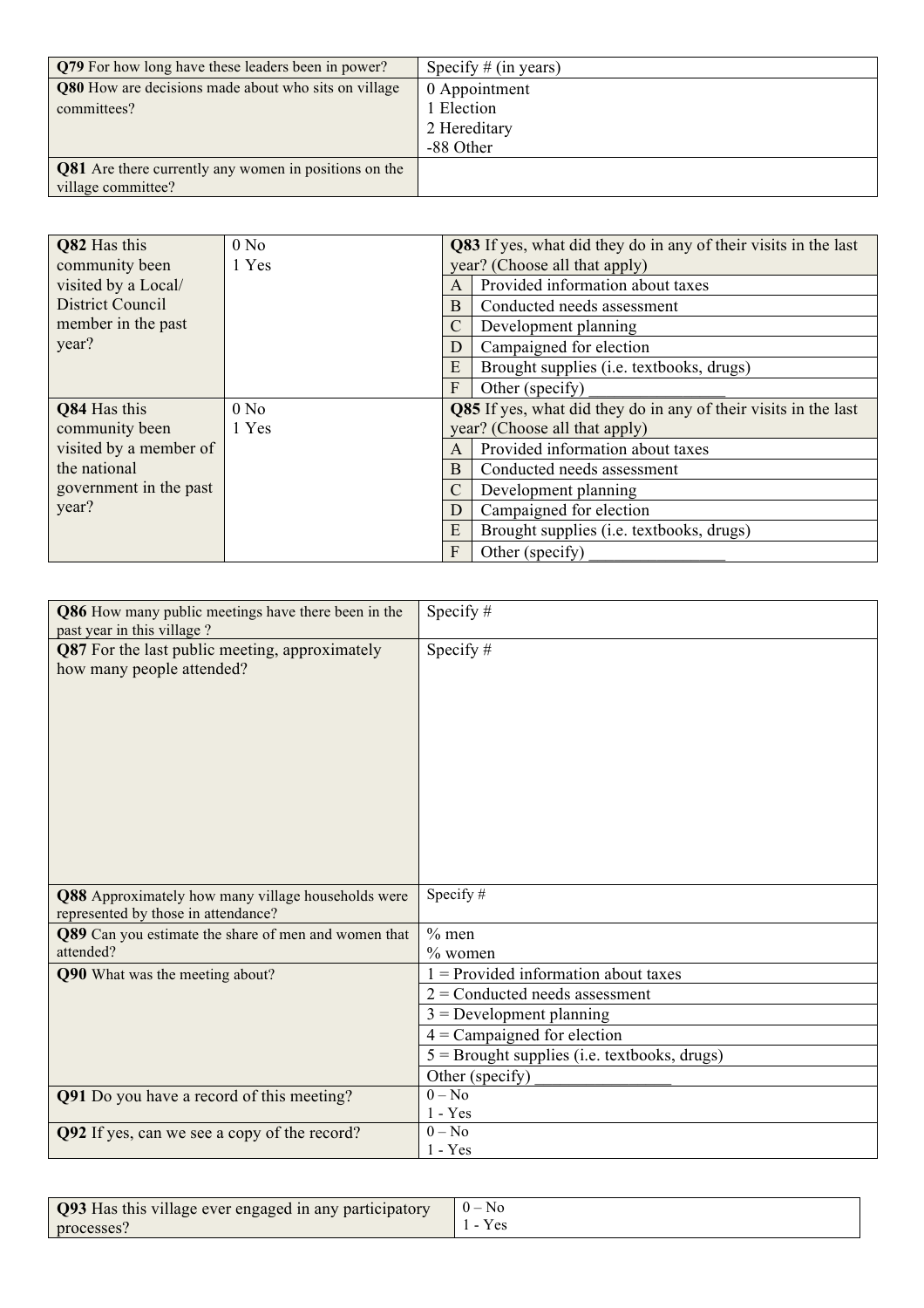| If $yes$                                               | Code                                                 |
|--------------------------------------------------------|------------------------------------------------------|
| <b>Q94</b> What were these processes for?              |                                                      |
| <b>O95</b> When?                                       | Code                                                 |
| Q96 What organization supported these processes?       | Code                                                 |
| Q97 For how long?                                      | Code                                                 |
|                                                        | Specify $\# \%$                                      |
| <b>Q98</b> What share of HHs participated?             |                                                      |
|                                                        | Specify # $%$                                        |
| <b>Q99</b> What share of HHs benefitted from this      |                                                      |
| engagement?                                            |                                                      |
|                                                        | $0 - No$                                             |
| Q100 Did the organization that supported the process   | $1 - Yes$                                            |
| co-fund any self-help activities?                      |                                                      |
|                                                        | Specify                                              |
| Q101 If yes, which activities?                         |                                                      |
|                                                        | $1 -$ in-kind support (e.g. goods and infrastructure |
| Q102 If yes, how did the organization provide support? | identified in the participatory process)             |
|                                                        | $2$ – provided community with a grant                |
|                                                        | $3$ – other (specify)                                |

| Q103 In the past five years, have different clans<br>worked together to achieve a community<br>development project?                                      | $0 - No$<br>1 - Yes                                                                                            |
|----------------------------------------------------------------------------------------------------------------------------------------------------------|----------------------------------------------------------------------------------------------------------------|
| Q104 In general, how much trust or mistrust do<br>you have towards people that do not belong to your<br>clan?                                            | 1 A lot of trust<br>2 Some trust<br>3 Neither trust nor mistrust<br>4 not very much trust<br>5 No trust at all |
| Q105 If there was an opportunity to cooperate with<br>a different clan on a development project, what is<br>the likelihood that you want to participate? | 1 Very likely<br>2 Somewhat likely<br>3 Neither likely nor unlikely<br>4 Somewhat unlikely<br>5 Very unlikely  |

| Q106 How much authority does the clan in power have<br>to make decisions on behalf of the community?     | 1 Total authority<br>2 Cannot make decisions without influence of community<br>members<br>50 Other - explain  |
|----------------------------------------------------------------------------------------------------------|---------------------------------------------------------------------------------------------------------------|
| Q107 What is the likelihood that regular people can<br>influence clan decision making about the village? | 1 Very likely<br>2 Somewhat likely<br>3 Neither likely nor unlikely<br>4 Somewhat unlikely<br>5 Very unlikely |
| Q108 How often are women involved in village<br>decision making?                                         | 1 Very often<br>2 Somewhat often<br>3 Neither often nor frequently<br>4 Somewhat frequently<br>5 Frequently   |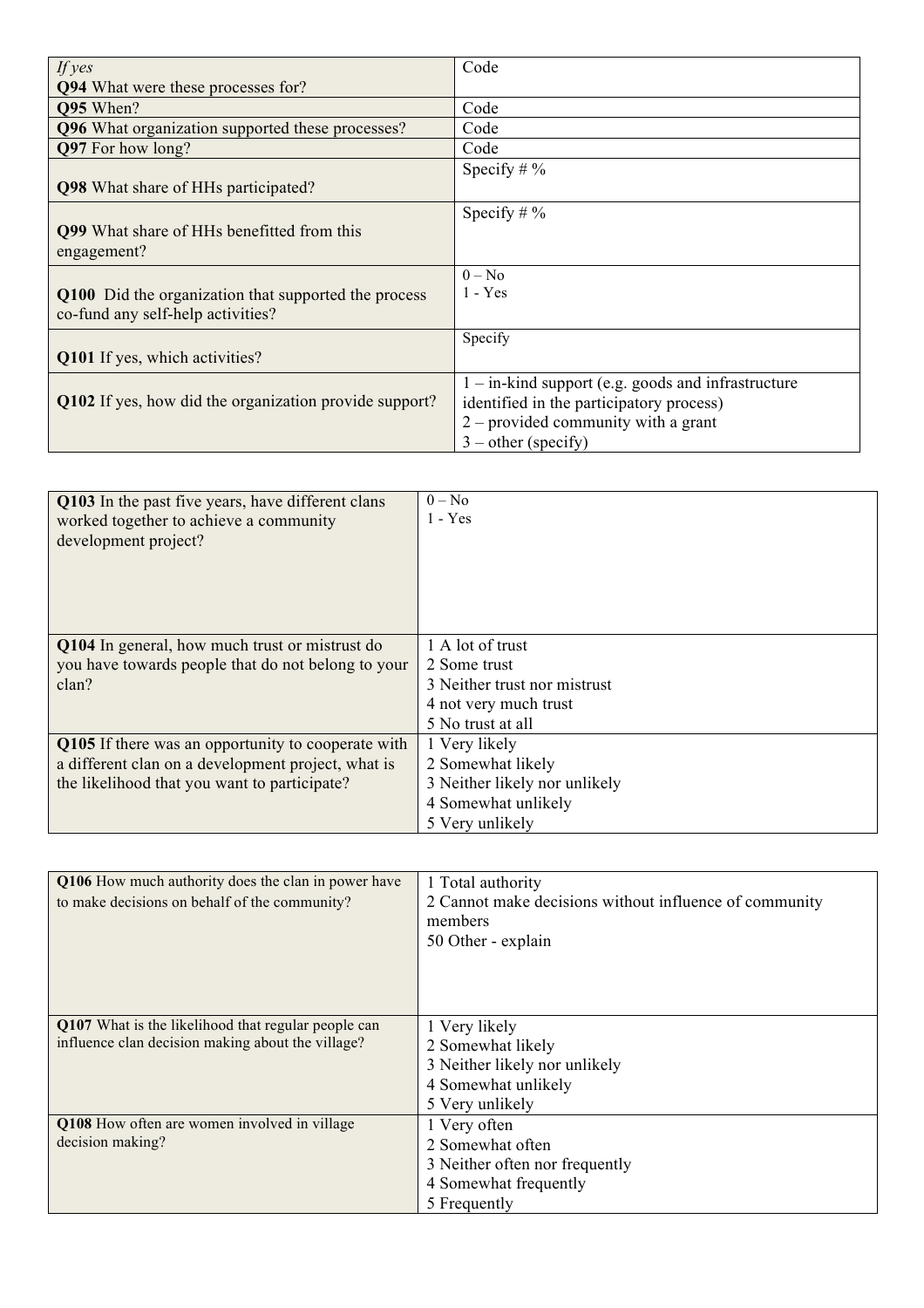## **8 Community groups**

| Community groups                                                |                           |                                                                      |                                                                                              |  |  |  |
|-----------------------------------------------------------------|---------------------------|----------------------------------------------------------------------|----------------------------------------------------------------------------------------------|--|--|--|
| Q109 What groups/ associations exist in this community?         |                           | Q110 If yes, how many of<br>this type of group exist?<br>Specify $#$ | Q111 If yes, approximately<br>how many people are<br>involved in this groups?<br>Specify $#$ |  |  |  |
| Women's association                                             | 0 <sub>1</sub>            |                                                                      |                                                                                              |  |  |  |
| Youth association                                               | 0 1                       |                                                                      |                                                                                              |  |  |  |
| Rotating savings/loan<br>groups                                 | 0 <sub>1</sub>            |                                                                      |                                                                                              |  |  |  |
| Farmers' association                                            | 0 <sub>1</sub>            |                                                                      |                                                                                              |  |  |  |
| Trade/ market association                                       | 0 <sub>1</sub>            |                                                                      |                                                                                              |  |  |  |
| Mosque                                                          | 0 <sub>1</sub>            |                                                                      |                                                                                              |  |  |  |
| Village development group                                       | 0 <sub>1</sub>            |                                                                      |                                                                                              |  |  |  |
| Social group (i.e. one that<br>organizes sports matches)        | 0 <sub>1</sub>            |                                                                      |                                                                                              |  |  |  |
| Labour sharing gang                                             | 0 <sub>1</sub>            |                                                                      |                                                                                              |  |  |  |
| <b>School PTA</b>                                               | 0 <sub>1</sub>            |                                                                      |                                                                                              |  |  |  |
| Groups savings for major<br>events (e.g. weddings,<br>funerals) | 0 <sub>1</sub>            |                                                                      |                                                                                              |  |  |  |
| Secret/traditional societies                                    | 0 <sub>1</sub>            |                                                                      |                                                                                              |  |  |  |
| Community security/<br>neighbourhood watch group                | 0 <sub>1</sub>            |                                                                      |                                                                                              |  |  |  |
| Other                                                           | $0.1 \rightarrow$ specify |                                                                      |                                                                                              |  |  |  |

# **9 Taxation**

| clan collect? | Q112 What taxes/<br>contributions does the                                                                         | Name           | Levying<br>institution | Tax base<br>Code O | Frequency<br>Code K | Common<br>amount |
|---------------|--------------------------------------------------------------------------------------------------------------------|----------------|------------------------|--------------------|---------------------|------------------|
|               |                                                                                                                    |                | Code M                 |                    |                     | Specify          |
| a)            | Qaraan / Clan<br>contribution                                                                                      | 0 <sub>1</sub> |                        |                    |                     |                  |
|               | b) Diyya/ Blood<br>compensation                                                                                    | 0 <sub>1</sub> |                        |                    |                     |                  |
| $\mathbf{c})$ | Zakaat/Religious<br>contribution/<br>mosque<br>renovation                                                          | 0 <sub>1</sub> |                        |                    |                     |                  |
| $\mathbf{d}$  | Communal<br>labour (e.g.<br>road/<br>bridge/hall/mar<br>ket<br>construction)                                       | 0 1            |                        |                    |                     |                  |
| e)            | Town cleaning<br>(e.g. road,<br>school, church,<br>garbage<br>disposal)                                            | 0 <sub>1</sub> |                        |                    |                     |                  |
| f)            | Help someone<br>from the<br>community<br>(non-household<br>member) to re-<br>thatch their roof,<br>or receive help | 0 <sub>1</sub> |                        |                    |                     |                  |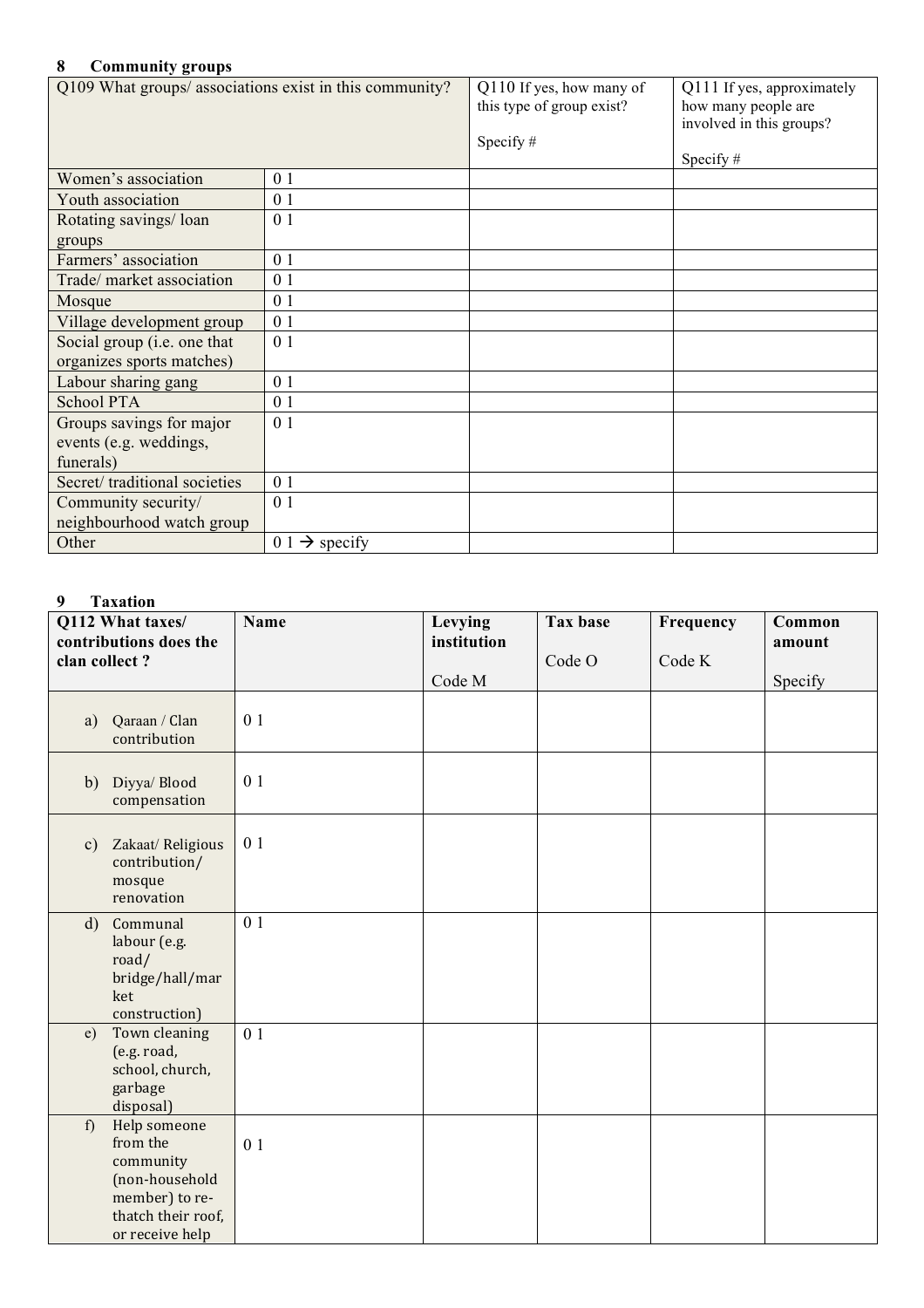|              | from someone               |                  |  |  |
|--------------|----------------------------|------------------|--|--|
|              | (non-household             |                  |  |  |
|              | member) to re-             |                  |  |  |
|              | thatch your roof<br>Labour |                  |  |  |
| g)           | contributions to           |                  |  |  |
|              | the chief (for             | 0 <sub>1</sub>   |  |  |
|              | instance, on his           |                  |  |  |
|              | farm)                      |                  |  |  |
| h)           | Sanitation (well           |                  |  |  |
|              | rehabilitation,            | 0 1              |  |  |
|              | etc.)                      |                  |  |  |
| i)           | Construction of            |                  |  |  |
|              | administrative             | 0 1              |  |  |
|              | and government             |                  |  |  |
|              | buildings                  |                  |  |  |
| j)           | Recreation and             |                  |  |  |
|              | youth awareness            | 0 <sub>1</sub>   |  |  |
|              | programs                   |                  |  |  |
| k)           | Funeral                    |                  |  |  |
|              | contributions              | 0 <sub>1</sub>   |  |  |
| $\mathbf{I}$ | Clan debt relief           |                  |  |  |
|              | (Shifts the                | 0 <sub>1</sub>   |  |  |
|              | liability of debt          |                  |  |  |
|              | from individual to         |                  |  |  |
|              | clan)<br>m) Conflict       |                  |  |  |
|              | resolution                 |                  |  |  |
|              |                            | 0 1              |  |  |
| n)           | Civil society              |                  |  |  |
|              | payment                    | 0 1              |  |  |
|              | (emergency                 |                  |  |  |
|              | assistance,<br>wedding     |                  |  |  |
|              | contributions,             |                  |  |  |
|              | sports payment,            |                  |  |  |
|              | etc.)                      |                  |  |  |
| $\circ$ )    | Other, specify:            |                  |  |  |
|              |                            | 0 <sub>1</sub>   |  |  |
| p)           | Other (specify)            | 0 <sub>1</sub>   |  |  |
| q)           | Other (specify)            | $\overline{01}$  |  |  |
| r)           | Other (specify)            | $\overline{0}$ 1 |  |  |

| Q113 What taxes does the government levy on<br>people in this village? |                         | Levying<br>institution | Tax base | Frequency | Common<br>amount |         |
|------------------------------------------------------------------------|-------------------------|------------------------|----------|-----------|------------------|---------|
|                                                                        |                         |                        |          | Code O    | Code K           |         |
|                                                                        |                         |                        | Code N   |           |                  | Specify |
| a)                                                                     | <b>Business Taxes</b>   |                        |          |           |                  |         |
|                                                                        |                         | 0 1                    |          |           |                  |         |
| b)                                                                     | <b>Income Tax</b>       | 0 <sub>1</sub>         |          |           |                  |         |
| $\mathcal{C}$ )                                                        | Registration of         | 0 <sub>1</sub>         |          |           |                  |         |
|                                                                        | companies               |                        |          |           |                  |         |
| $\rm d)$                                                               | License/registration of | 0 <sub>1</sub>         |          |           |                  |         |
|                                                                        | vehicles                |                        |          |           |                  |         |
| e)                                                                     | Road Tax                | 0 <sub>1</sub>         |          |           |                  |         |
| f)                                                                     | Livestock Tax           | 0 <sub>1</sub>         |          |           |                  |         |
| g)                                                                     | Land Tax                | 0 <sub>1</sub>         |          |           |                  |         |
| h)                                                                     | Checkpoint fees         | 0 <sub>1</sub>         |          |           |                  |         |
| i)                                                                     | Fees to private         | 0 1                    |          |           |                  |         |
|                                                                        | providers of services   |                        |          |           |                  |         |
|                                                                        | (electricity,           |                        |          |           |                  |         |
|                                                                        | water/sanitation,       |                        |          |           |                  |         |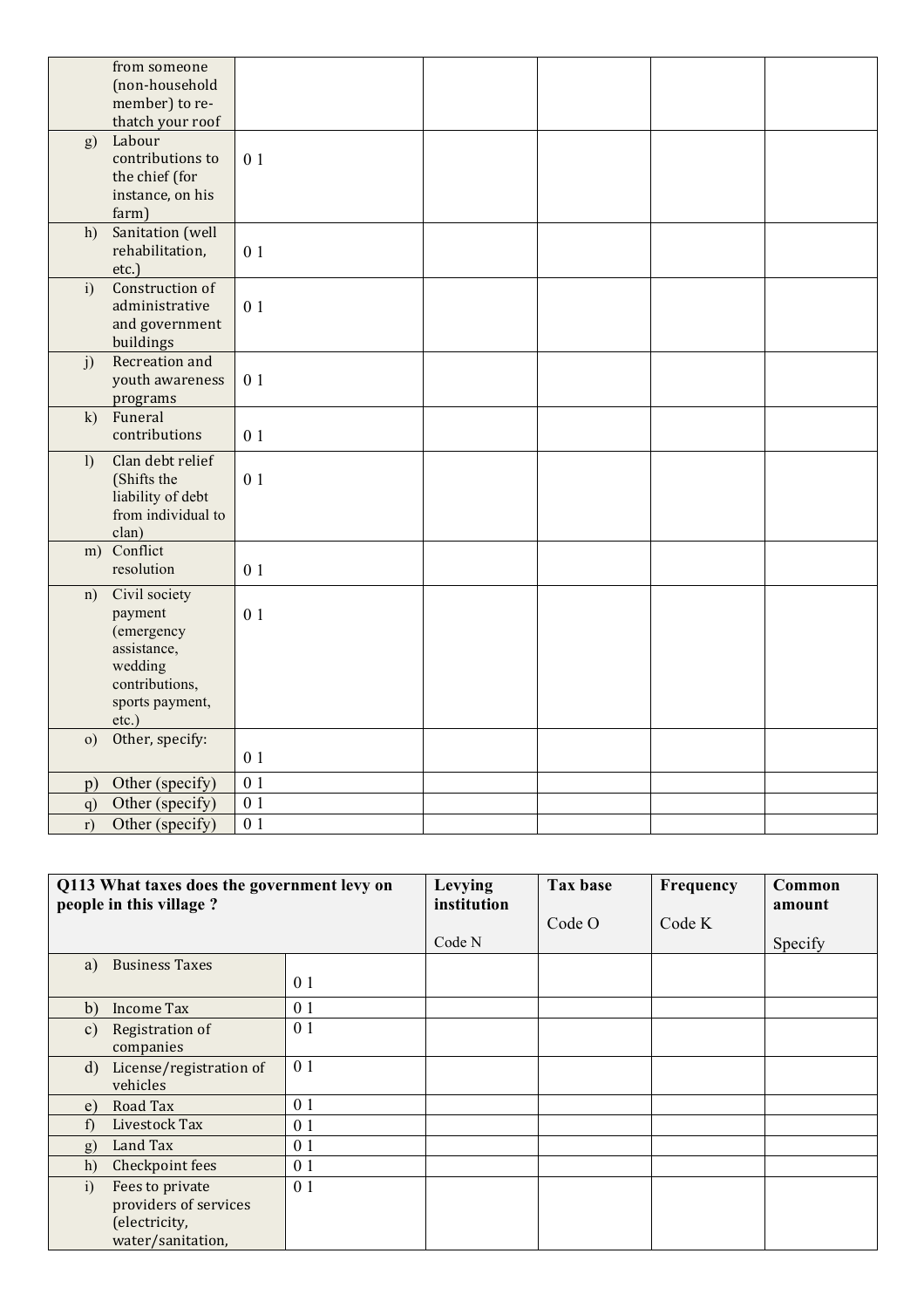|             | medical, education)    |                |  |  |
|-------------|------------------------|----------------|--|--|
| $_{\rm 1)}$ | Tax on public electric | 0 <sub>1</sub> |  |  |
|             | companies              |                |  |  |
|             | k) Tax on public       | 0 <sup>1</sup> |  |  |
|             | telecommunication      |                |  |  |
|             | companies              |                |  |  |
|             | Passport/visa charges  | 0 <sub>1</sub> |  |  |
| m)          | Other, specify:        | $0^-$          |  |  |
| n)          | Other, specify:        | $0^{\circ}$    |  |  |
| $\Omega$    | Other, specify:        | $0^{\circ}$    |  |  |

| Q114 To what extent do taxpayers understand what             | 1 All taxpayers understand          |
|--------------------------------------------------------------|-------------------------------------|
| taxes they should pay the district government?               | 2 Some taxpayers understand         |
|                                                              | 3 No one/ almost no one understands |
| Q115 To what extent do community members                     | 1 All taxpayers understand          |
| understand what contributions they should pay to the         | 2 Some taxpayers understand         |
| clan?                                                        | 3 No one/ almost no one understands |
| Q116 How often does the district government explain to       | 1 Always                            |
| taxpayers how they spend the tax revneues they collect?      | 2 Sometimes                         |
|                                                              | 3 Never                             |
| Q117 How often does the clan leadership explain              | 1 Always                            |
| to community members how they spend the tax                  | 2 Sometimes                         |
| revneues they collect?                                       | 3 Never                             |
| Q118 To what extent is it easy or difficult for the district | 1 Very difficult                    |
| government to achieve taxpayer compliance with tax           | 2 Somewhat difficult                |
| obligations?                                                 | 3 Neither easy nor difficult        |
|                                                              | 4 Somewhat easy                     |
|                                                              | 5 Very easy                         |
| Q119 To what extent is it easy or difficult for the clan to  | 1 Very difficult                    |
| achieve compliance for community contributions?              | 2 Somewhat difficult                |
|                                                              | 3 Neither easy nor difficult        |
|                                                              | 4 Somewhat easy                     |
|                                                              | 5 Very easy                         |

#### **10 Security**

READ: "Now we would like to know about this community's experiences of insecurity. We know everybody has suffered a lot as a result of insecurity. If there are any questions are uncomfortable with, please do not hesitate to pass on that question, or take your time in answering the question. Remember that everything you tell me will remain private – I will not tell anyone else your answers."

| Q120 Does any group control the village?               | 0 N <sub>0</sub>                                     |
|--------------------------------------------------------|------------------------------------------------------|
|                                                        | 1 Yes                                                |
| If yes, Q121 What group?                               | Specify name                                         |
| If yes, Q122 Since when?                               | Specify year                                         |
| If yes, Q123 What is the relationship between the clan | 1 Positive – agreement has been made between leaders |
| leaders and this group?                                | and the group                                        |
|                                                        | 2 Positive – but no agreement has been made between  |
|                                                        | leaders                                              |
|                                                        | 3 Neither positive nor negative                      |
|                                                        | 4 Negative – but not open conflict/ hostilities      |
|                                                        | $5$ Negative – Open conflict/hostilities             |

| <b>Q124</b> Were there are any attacks by armed groups in the | 0 N <sub>0</sub> |
|---------------------------------------------------------------|------------------|
| last year?                                                    | Yes              |
| Q125 How many times?                                          | Specify $#$      |
| Q126 How many villagers were killed in the last year?         | Specify $#$      |
| Q127 Has there been any looting by armed groups?              | 0 N <sub>0</sub> |
|                                                               | Yes              |